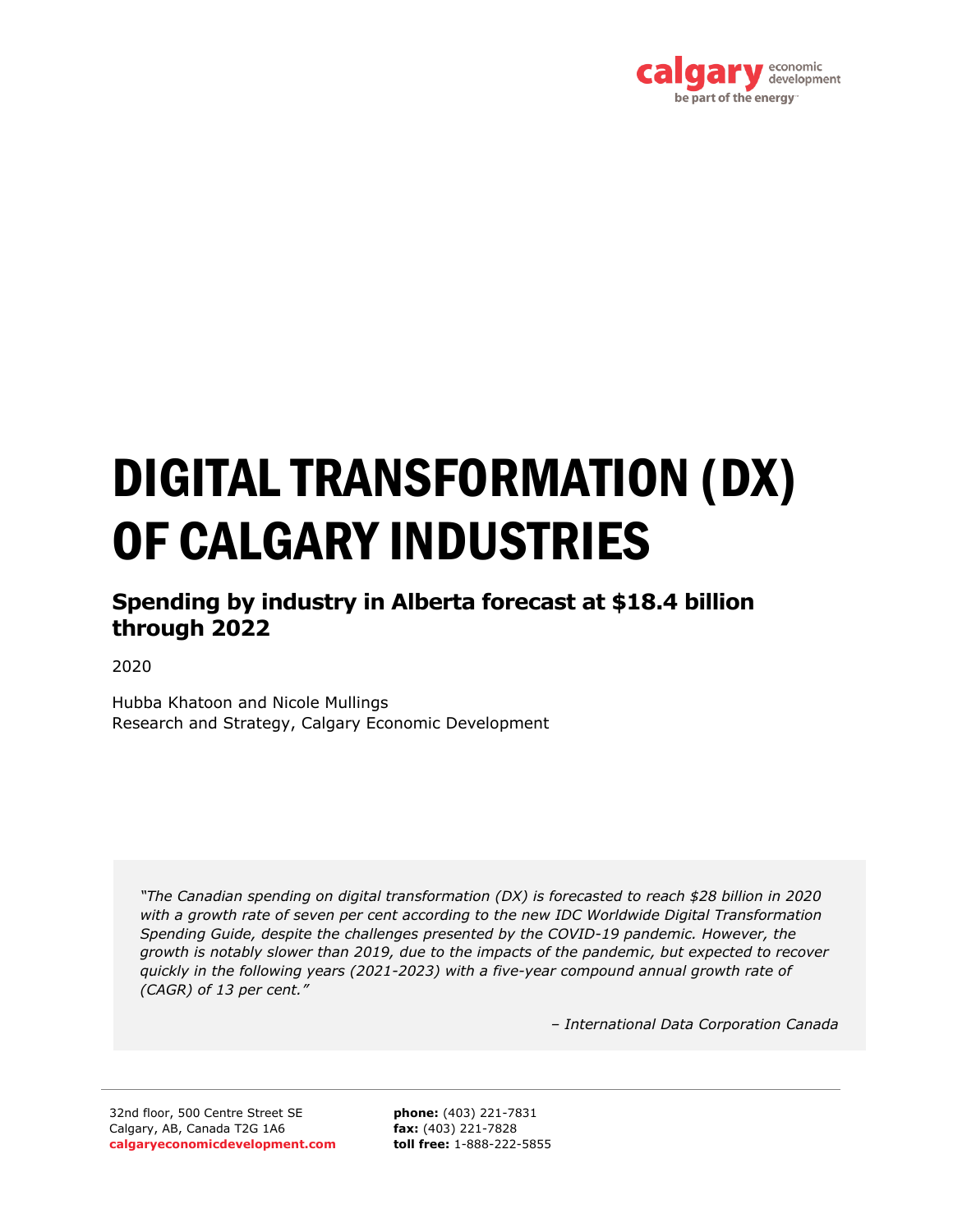

# **TABLE OF CONTENTS**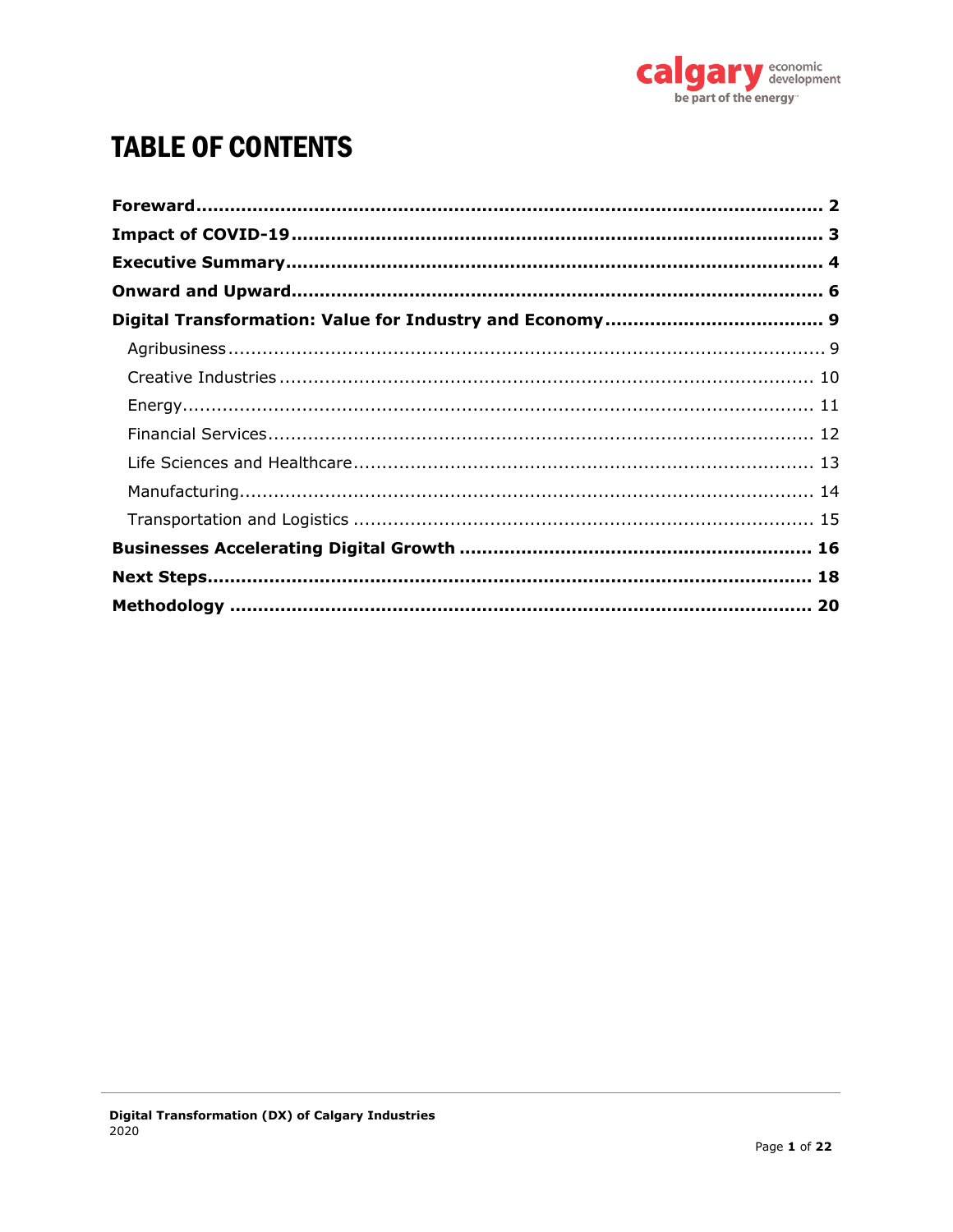

# <span id="page-2-0"></span>FOREWARD

The world is changing faster than ever. Traditional boundaries of business are disappearing as the digital world creates new ways of creating, interacting and working. To navigate the era of digital transformation (DX), high-tech businesses, industry clients and end users are taking forward-looking approaches to digital transformation. Calgary companies are taking charge of key drivers that enable them to respond to the digitalization of our society and our businesses.

A creative and entrepreneurial city, Calgary businesses recognize opportunities from digitalization and are using them to gain a competitive edge.

This report aims to highlight spending on digital transformation by Calgary's leading industries. Calgary Economic Development collaborated with International Data Corporation (IDC) Canada to conduct analysis on digital transformation spending from 2019 through 2022 for Calgary and Alberta.

This perspective on digital transformation will help in numerous areas, including determining investment in digital infrastructure, assessing education to match the job market, and creating business efficiencies. Continuing to pursue these insights in the context of our economy is a crucial step in strategically leveraging our strengths to become more competitive.

Digitalization is a fundamental driver of economic transformation and presents a unique opportunity to shape our future. It is an ongoing initiative for Calgary Economic Development focused on new themes arising from the latest developments and trends from digitalization and their impact on businesses and the community.

*"There is a fast-growing tech scene in Calgary. We wanted to quantify the digital spend for the key engines of growth and innovation to ensure companies and top talent realize the scope of opportunity we have in this city to take on global challenges. We intend to be disruptors in industry in the new economy – not the disrupted."*

> *- Mary Moran, President and Chief Executive Officer, Calgary Economic Development*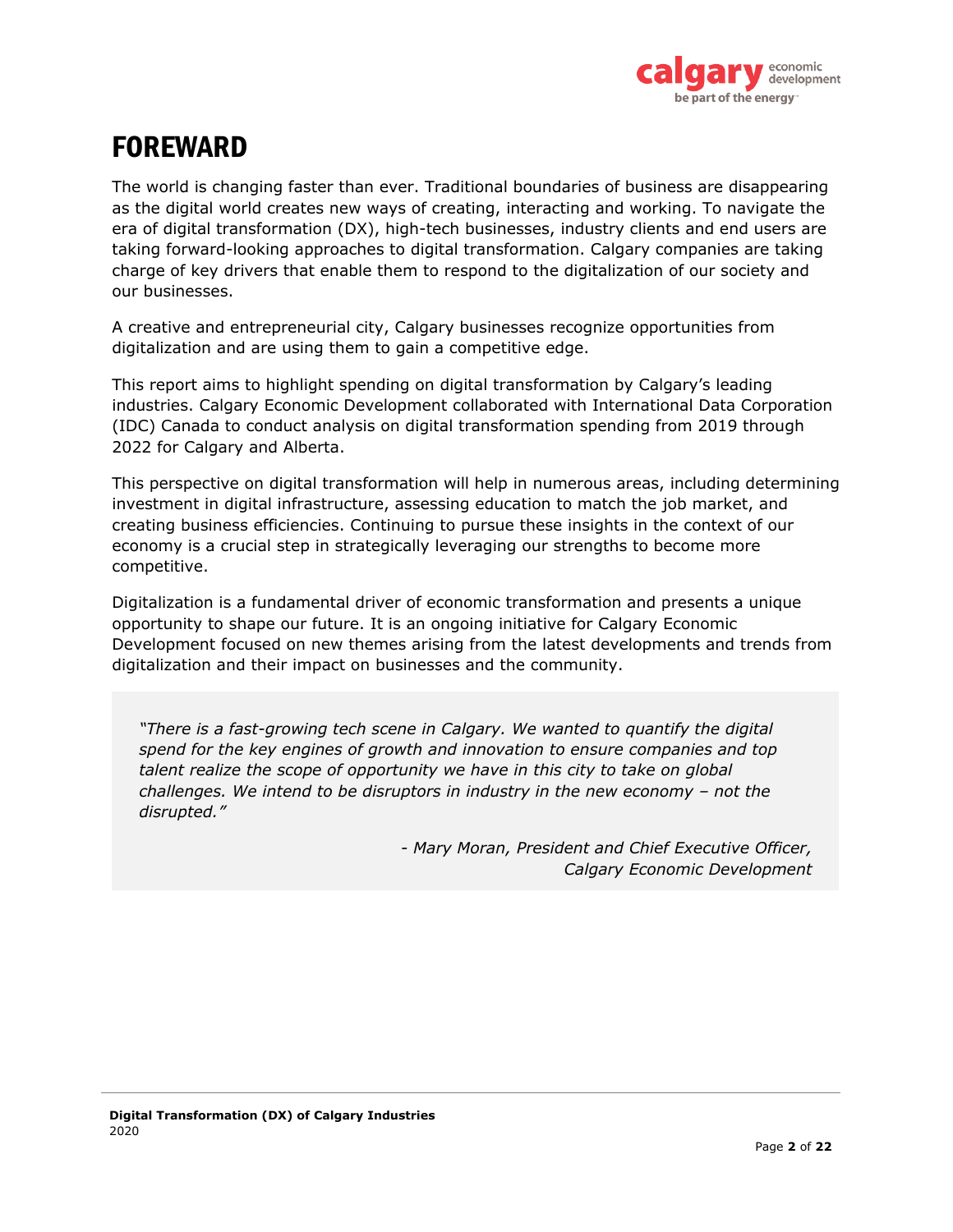

# <span id="page-3-0"></span>IMPACT OF COVID-19

The global COVID-19 pandemic has significantly impacted the economy for Canada, Alberta, and Calgary – including the outlook for digital transformation (DX). The McKinsey Institute first articulated the much-repeated phrase "the recovery will be digital" about the potential for a rapid migration to digitization by companies emerging from the COVID-initiated recession.

International Data Corporation (IDC) Canada recently said: "The Canadian spending on digital transformation (DX) is forecasted to reach \$28 billion in 2020 with a growth rate of seven per cent according to the new IDC Worldwide Digital Transformation Spending Guide, despite the challenges presented by the COVID-19 pandemic. However, the growth is notably slower than 2019, due to the impacts of the pandemic, but expected to recover quickly in the following years (2021 to 2023) with a five-year compound annual growth rate (CAGR) of 13 per cent."

We expect Alberta and Calgary would experience the same quick uptick as projected nationally. During COVID-19, companies in Alberta and Calgary have continued to adapt to or drive disruptive changes to best serve their customers and markets. These companies have developed and adopted new digital competencies into their business models, products, and services to maintain operational efficiencies and organizational performance.

While the numbers presented in this report are subject to fluctuation, IDC indicates to us that the impact from COVID-19 on Canadian DX spending differs across industries; with personal and consumer services, wholesale, resource industries and retail suffering the greatest declines in growth rates."

Calgary Economic Development will be undertaking an update of the Alberta and Calgary DX spending forecast with IDC Canada early in 2021.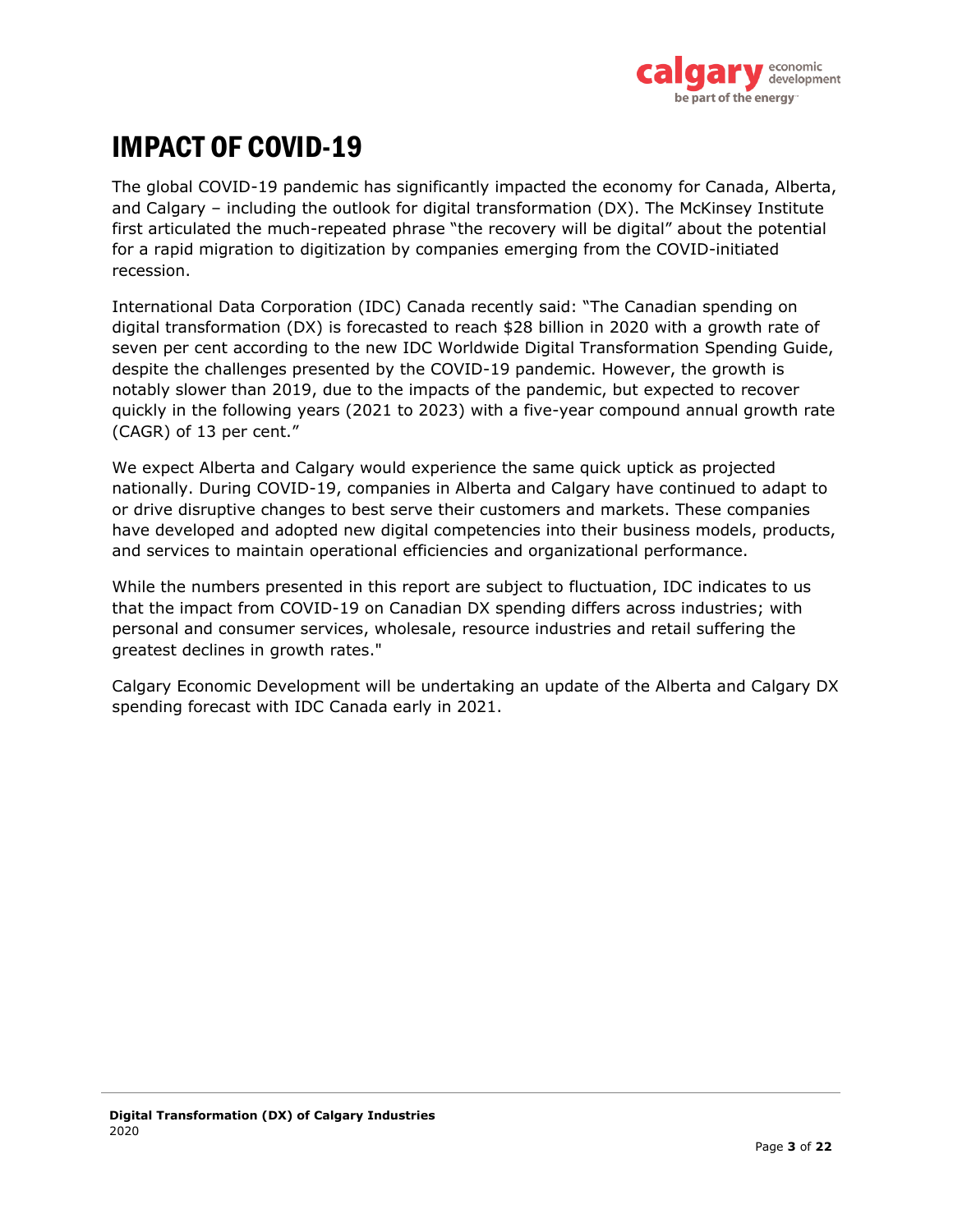

# <span id="page-4-0"></span>EXECUTIVE SUMMARY

IDC Canada forecasts an estimated \$7.5 billion will be spent in the city through 2022 with Calgary companies leading the \$18.4 billion forecast to be spent in Alberta. Spending on technologies and services will enable digital transformation of business practices, products, and organizations across all industries.

### **Figure 1: Calgary companies lead DX spend in Alberta**



Digital transformation provides Calgary industries with unparalleled opportunities for value creation. It is becoming the largest driver of new solutions and technology investments among Calgary businesses.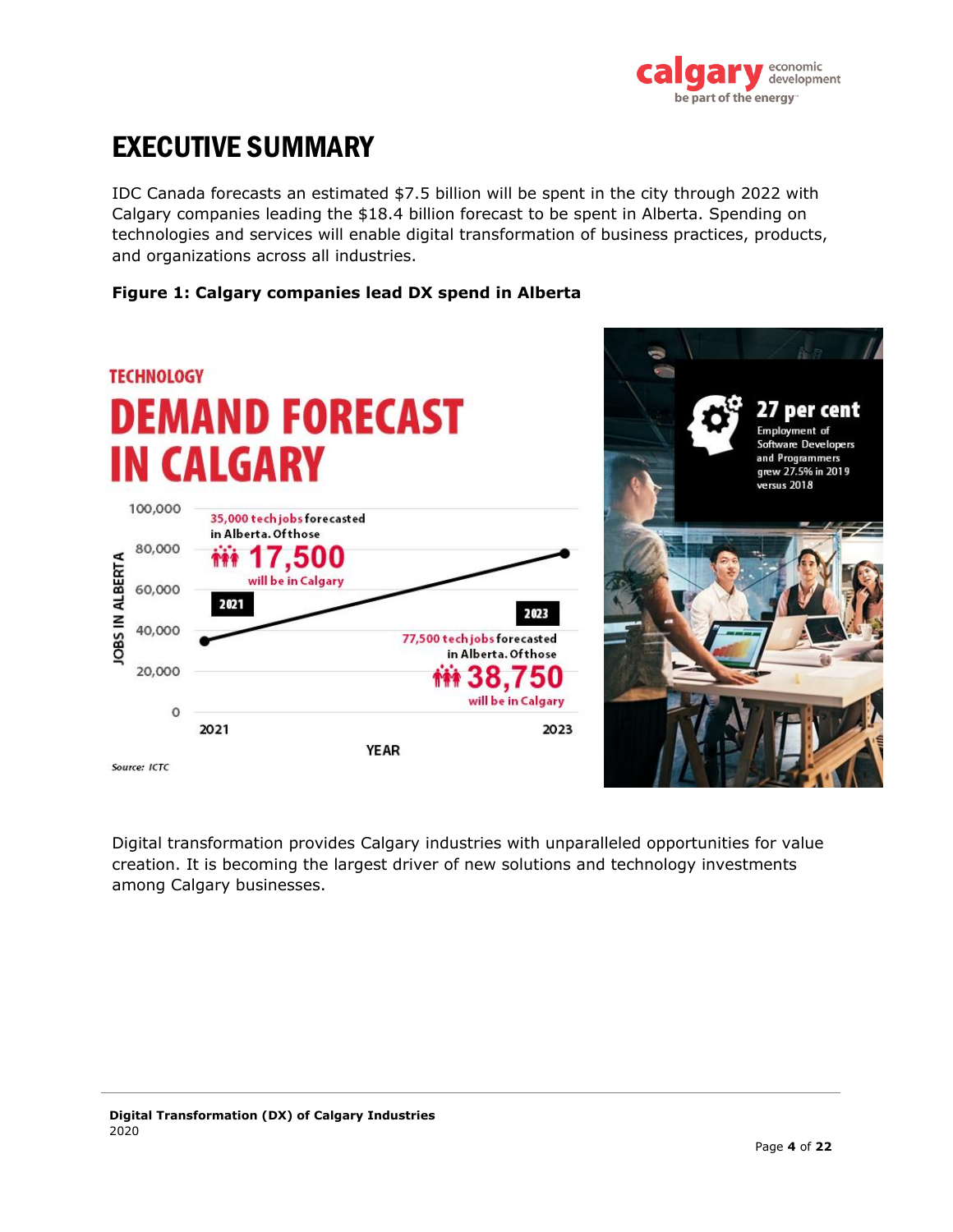

#### **Investments in digital transformation in Calgary:**





Predicted increase on digital spend though  $2022<sup>2</sup>$ 

The three industries in Calgary that will invest the most in digital transformation from 2019 to 2022 are: Energy (\$1.9 billion), creative industries (\$1 billion), and life sciences (\$627 million).

DX technology investment growth is forecast to range between 16 per cent and 23 per cent across all sectors in Calgary. Agribusiness and manufacturing are the most rapid adopters, each with a compound annual growth rate (CAGR) of 23 per cent from 2019 through 2022.

<sup>&</sup>lt;sup>1</sup> Total for 2019 to 2022 as calculated by IDC Canada

<sup>2</sup> Compound annual growth rate for 2019 to 2022 as calculated by IDC Canada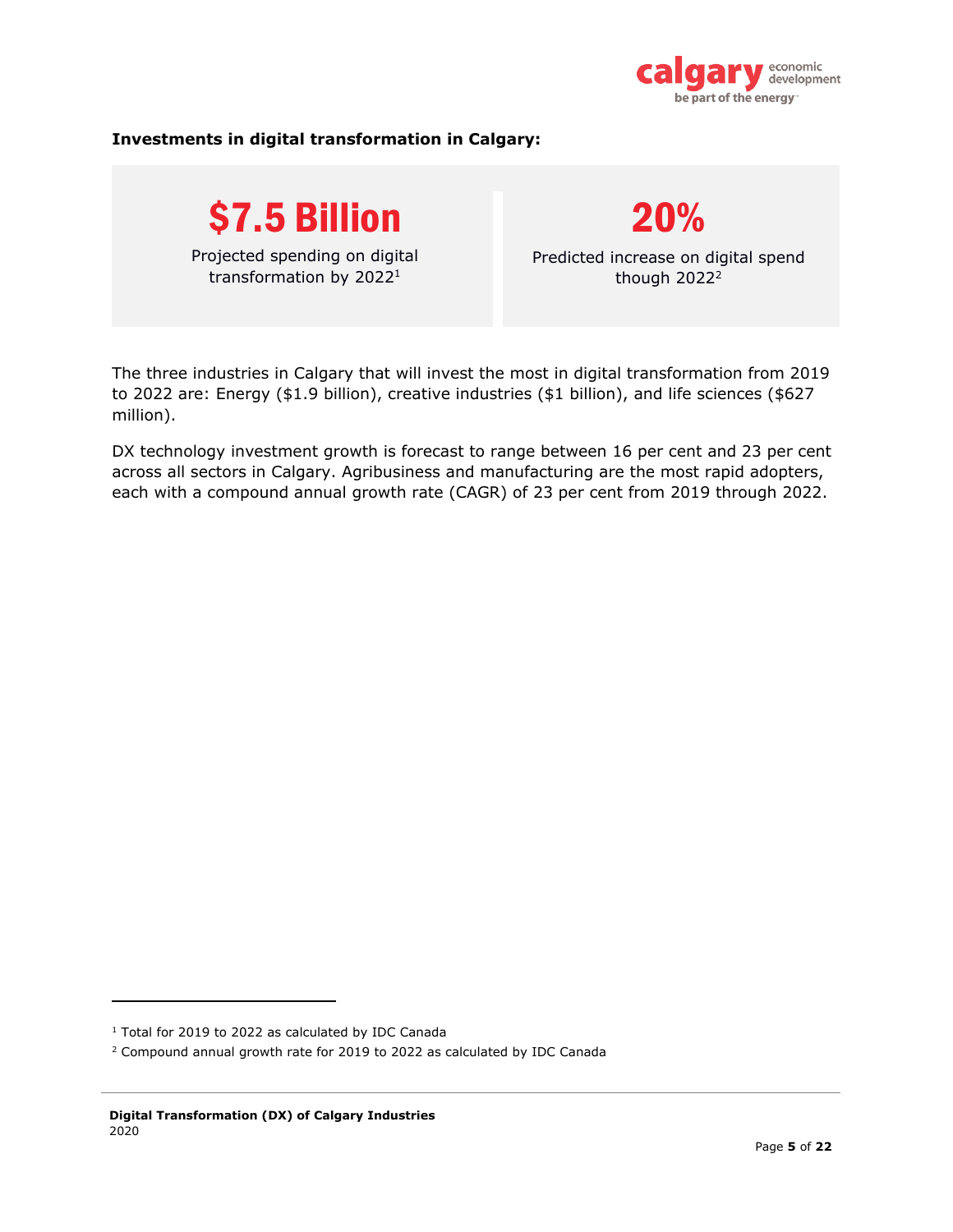

# <span id="page-6-0"></span>ONWARD AND UPWARD

The digital revolution is transforming traditional industries and creating new ones. Mobile, cloud computing, artificial intelligence (AI), sensors and data analytics are among the most important drivers of this change. With declining costs to adoption, more businesses worldwide are utilizing these technologies to increase productivity, lower barriers to entry, and become more connected. In the big data and business analytics space alone, worldwide revenues are predicted to grow from \$120.1 billion US in 2016 to more than \$203 billion in 2020. 3

#### **Figure 2: Industry digital transformation initiatives use cases**

| <b>Artificial Intelligence</b>                                                                      |                                                                                                    | <b>Internet of Things</b>                                                                                                        |                                                                                                         | <b>Machine Learning</b>                                                                             | <b>Blockchain</b>                                                                                                                                                                                       | AR/VR                                                                                                                                                           |
|-----------------------------------------------------------------------------------------------------|----------------------------------------------------------------------------------------------------|----------------------------------------------------------------------------------------------------------------------------------|---------------------------------------------------------------------------------------------------------|-----------------------------------------------------------------------------------------------------|---------------------------------------------------------------------------------------------------------------------------------------------------------------------------------------------------------|-----------------------------------------------------------------------------------------------------------------------------------------------------------------|
| <b>Agribusiness</b>                                                                                 | <b>Creative</b><br><b>Industries</b>                                                               | <b>Energy</b>                                                                                                                    | <b>Financial</b><br><b>Services</b>                                                                     | Life<br><b>Sciences</b>                                                                             | <b>Logistics</b>                                                                                                                                                                                        | <b>Manufacturing</b>                                                                                                                                            |
| Agtech<br>Precision<br>agriculture<br>Crop science<br>Animal<br>genetics<br>Livestock<br>monitoring | Film & TV<br>Digital<br>animation<br>Music<br>Calgary<br>Film Centre<br>Digital<br>media<br>Gaming | Digital twin<br>Remote<br>monitoring<br>Cleantech<br>Autonomous<br>vehicles<br>Energy<br>storage<br>solutions<br>Electrification | Fintech<br>Cyber<br>security<br>Digital<br>banking<br>Identity<br>management<br>Process<br>optimization | Biotechnology<br>Genomics<br>Medical<br>devices<br>Imaging<br>Health tech<br>Wearable<br>technology | Intelligent<br>transportation<br>Fleet<br>optimization<br>Digital supply<br>chain and<br>logistics<br>automation<br>Robotics and<br>manufacturing<br>Aerospace,<br>defense and<br>autonomous<br>systems | Material<br>optimization<br>Asset tracking<br>Next-<br>generation<br>customer care<br>Autonomic<br>operations<br>Channel<br>management<br>Connected<br>services |

## Digital Transformation (DX) Across Industries

Canada's digital economy is expanding rapidly as part of a global movement. In 2019, Statistics Canada released research that placed the value of the Canadian digital economy in 2017 at \$109.7 billion - larger than mining, quarrying, and oil and gas.<sup>4</sup>

<sup>&</sup>lt;sup>3</sup> Forbes, 6 Predictions For The \$203 Billion Big Data Analytics Market (January 2017) [https://www.forbes.com/sites/gilpress/2017/01/20/6-predictions-for-the-203-billion-big-data-analytics](https://www.forbes.com/sites/gilpress/2017/01/20/6-predictions-for-the-203-billion-big-data-analytics-market/#19f123232083)[market/#19f123232083](https://www.forbes.com/sites/gilpress/2017/01/20/6-predictions-for-the-203-billion-big-data-analytics-market/#19f123232083)

<sup>4</sup> Based on 2015 data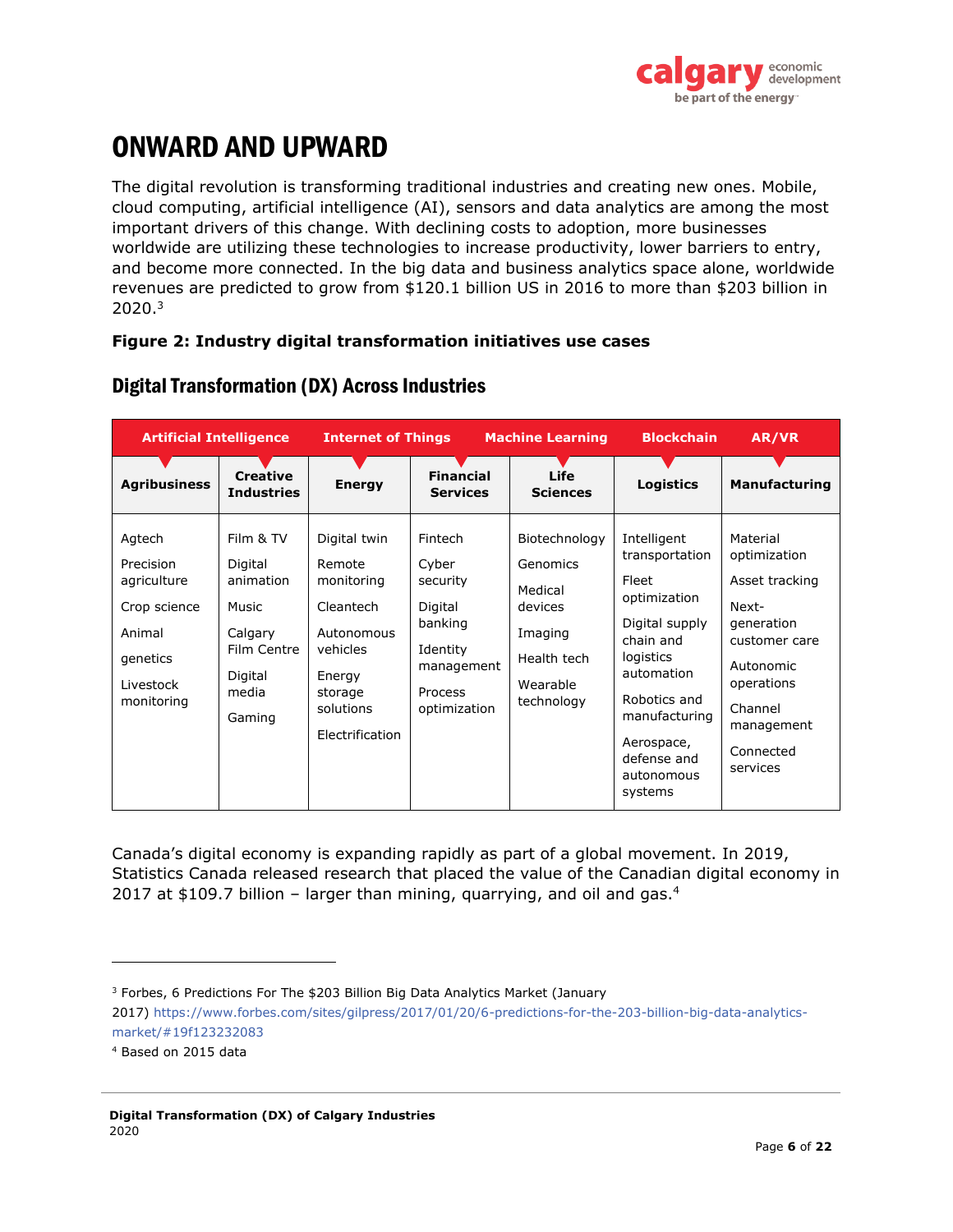

The digital economy has driven job growth by 37 per cent between 2010 to 2017, significantly higher in comparison to the economy-wide average of 8.6 per cent in the same period. Analysis by IMD found Canada ranked 8<sup>th</sup> globally in total digital competitiveness based on knowledge, technology, and readiness.<sup>5</sup>

Calgary businesses are forward thinking, with many employing hardware, software, and services technologies to structure their operations for the future. Calgary's digital transformation spend is projected to grow by a compound annual rate of 20 per cent between 2019 to 2022.

The combined effects of the projected \$7.5 billion investments in these technologies in Calgary is accelerating digital transformation exponentially. Figure 3 shows the projected DX spend by Calgary industries between 2019 and 2022.



## **Figure 3: Projected DX spend by Calgary industries from 2019 to 2022**

Source: Calgary Economic Development (2019)

Figure 4 shows strong DX technology investment growth is forecast across all industries in Calgary, with a compound annual growth rate (CAGR) ranging between 16 per cent and 23 per cent. The industries projected to spend the most on DX between 2019 to 2022 are the

<sup>5</sup> The Real Economy: Current Canadian Economic Conditions, Volume 2:

[https://rsmcanada.com/content/dam/mcgladrey/en\\_CA/pdf\\_download/real-economy/canada\\_the-real](https://rsmcanada.com/content/dam/mcgladrey/en_CA/pdf_download/real-economy/canada_the-real-economy_q2-19.pdf)[economy\\_q2-19.pdf](https://rsmcanada.com/content/dam/mcgladrey/en_CA/pdf_download/real-economy/canada_the-real-economy_q2-19.pdf)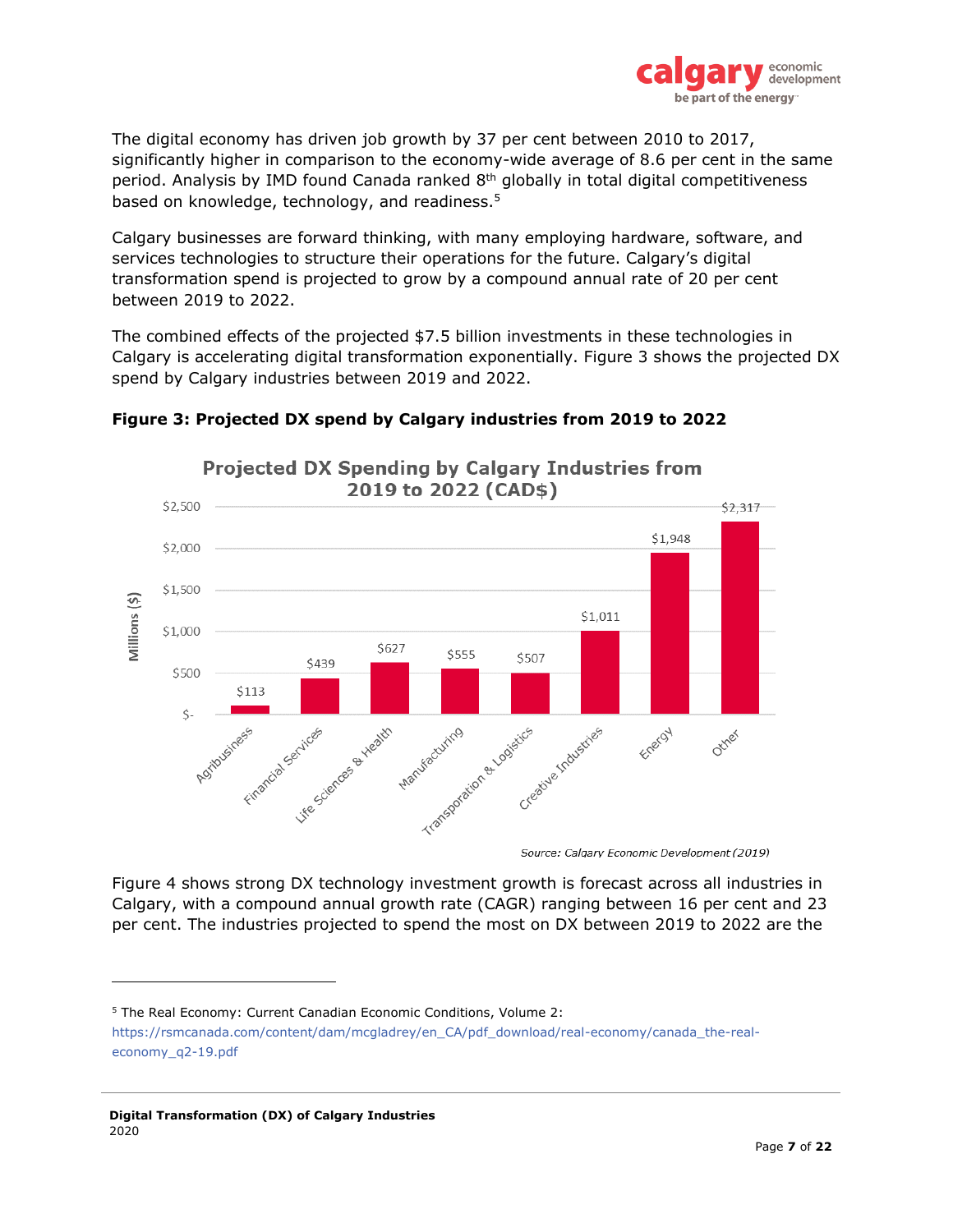

agribusiness and manufacturing sectors, each with a CAGR of 23 per cent, and the energy sector with a CAGR of 21 per cent.



## **Projected DX Spending Growth by Calgary** Industries from 2019 to 2022

**Figure 4: Projected DX spending growth by Calgary industries from 2019 to 2022**

By embracing innovation and technology, Calgary is also diversifying into high-growth sectors. Out of all investment committed to digital transformation, 75 per cent of spending will occur outside of the energy sector.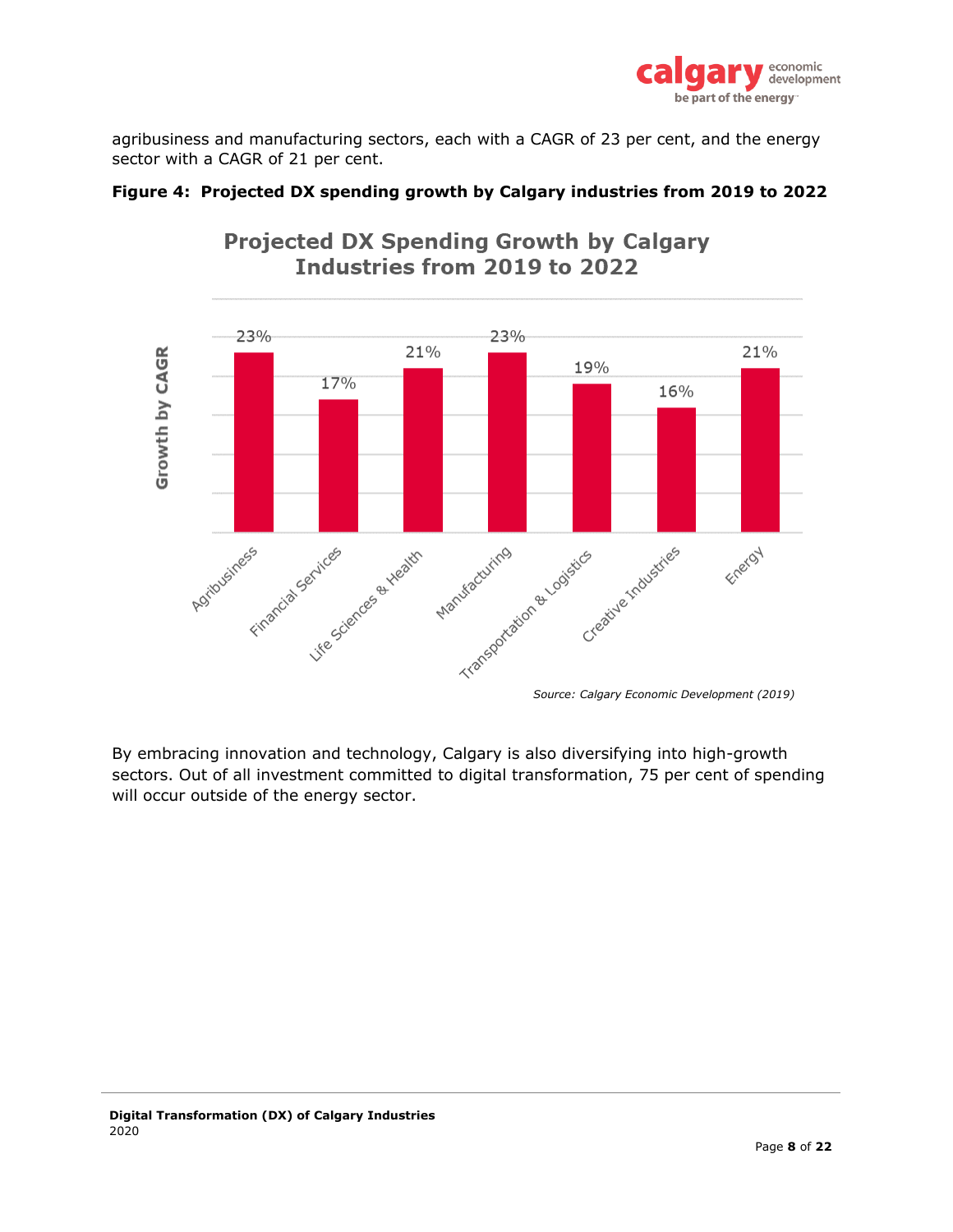

# <span id="page-9-0"></span>DIGITAL TRANSFORMATION: VALUE FOR INDUSTRY AND ECONOMY

How will Calgary companies deliver \$7.5 billion of combined value, maximizing benefits for both industry and economy?

Digital transformation is among the most important strategic priorities for Calgary enterprises across all industries. Calgary companies have developed a focus on business resilience using digital transformation employing a range of technologies including robotics, information extraction, image recognition and machine learning. Below are examples of digital use cases from Calgary companies who are realizing business benefits from the adoption of digital solutions.

# <span id="page-9-1"></span>AGRIBUSINESS

| \$113 Million | • Projected spending on digital transformation on Agribusiness<br>by 2022 |
|---------------|---------------------------------------------------------------------------|
| 1.5%          | • Share of total industry digital transformation in Calgary               |
|               | •Predicted increase on digital spend in Agribusiness by 2022              |

With forecasts estimating the world's population will approach 10 billion by 2050, the agribusiness sector needs to simultaneously meet global demand for better quality and higher volumes of food while minimizing environmental impact. Digital communication networks, Unmanned Aircraft Systems (UAS), and robotics add value to the industry by enabling better-informed decisions, higher yields and increased sustainability resulting in better returns for farmers.

# **Nutrien**

## CASE STUDY

Nutrien has rolled out the user-friendly Nutrien Ag Solutions portal to provide customers with industry data and analytics. The platform has been recognized for its role in advancing sustainable agriculture through account management, providing weather data and interpretation, as well as commodities data. In 2019 and beyond, Nutrien will continue to build on this strength by introducing an e-commerce functionality that will allow customers to place online orders for crop protection plans and tailored agronomic insights.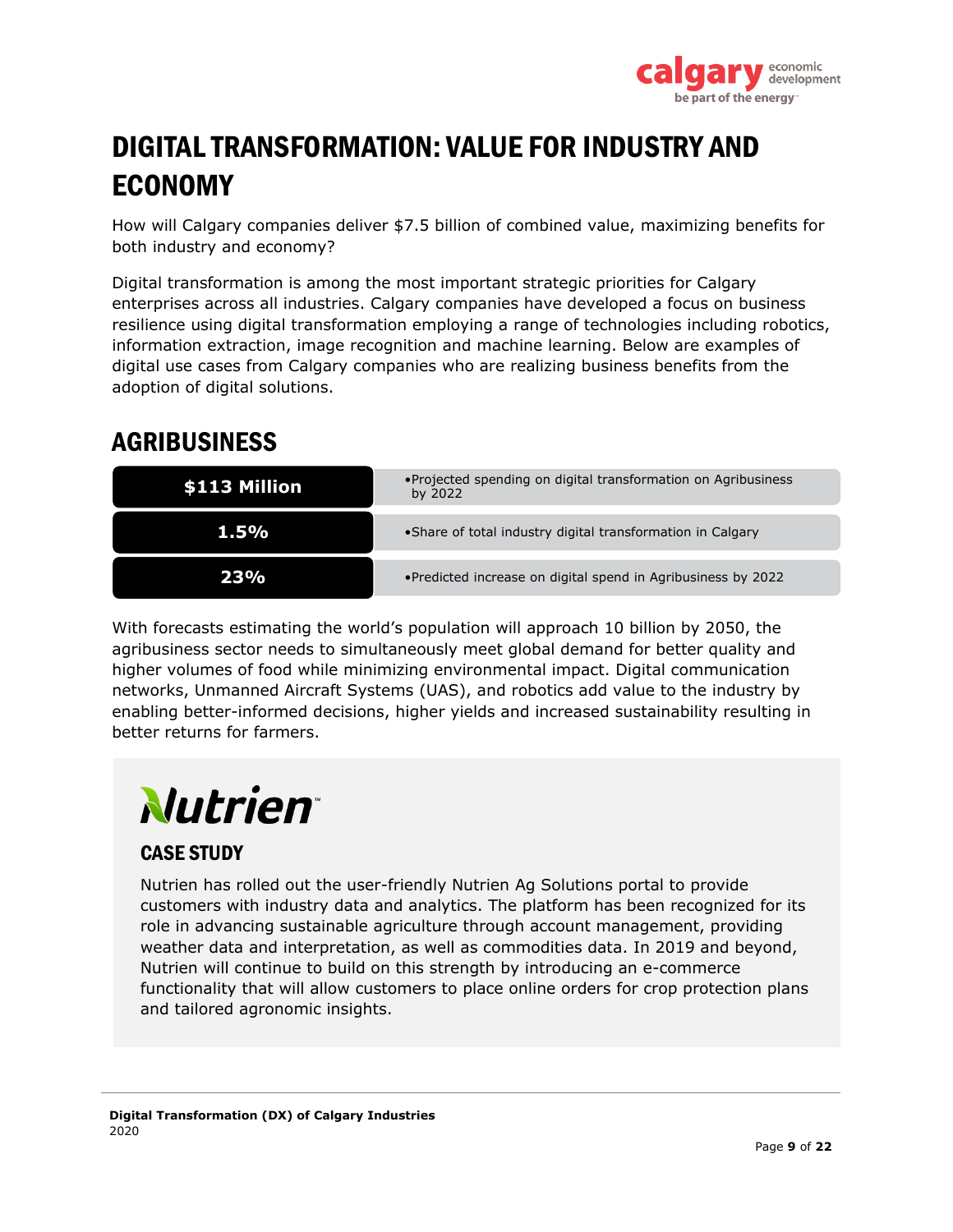

# <span id="page-10-0"></span>CREATIVE INDUSTRIES

| \$1 Billion | • Projected spending on digital transformation in Creative<br>Industries by 2022 |
|-------------|----------------------------------------------------------------------------------|
| 14%         | • Share of total industry digital transformation in Calgary                      |
| 16%         | • Predicted increase on digital spend in Creative Industries<br>by 2022          |

For creative industries, digital transformation has long driven their processes from ideation through production, marketing and distribution. Developments in artificial intelligence create new value chains in targeted marketing, user experience and visual content.



## CASE STUDY

Offering a full range of creative services, Full Blast Creative is proactively adopting software and hardware solutions such as drone imaging and artificial intelligence analytics to bring value to their clients. Their expertise in implementing and leveraging social media analytics tools have helped devise fulsome strategies for clients looking to launch their businesses into the digital age.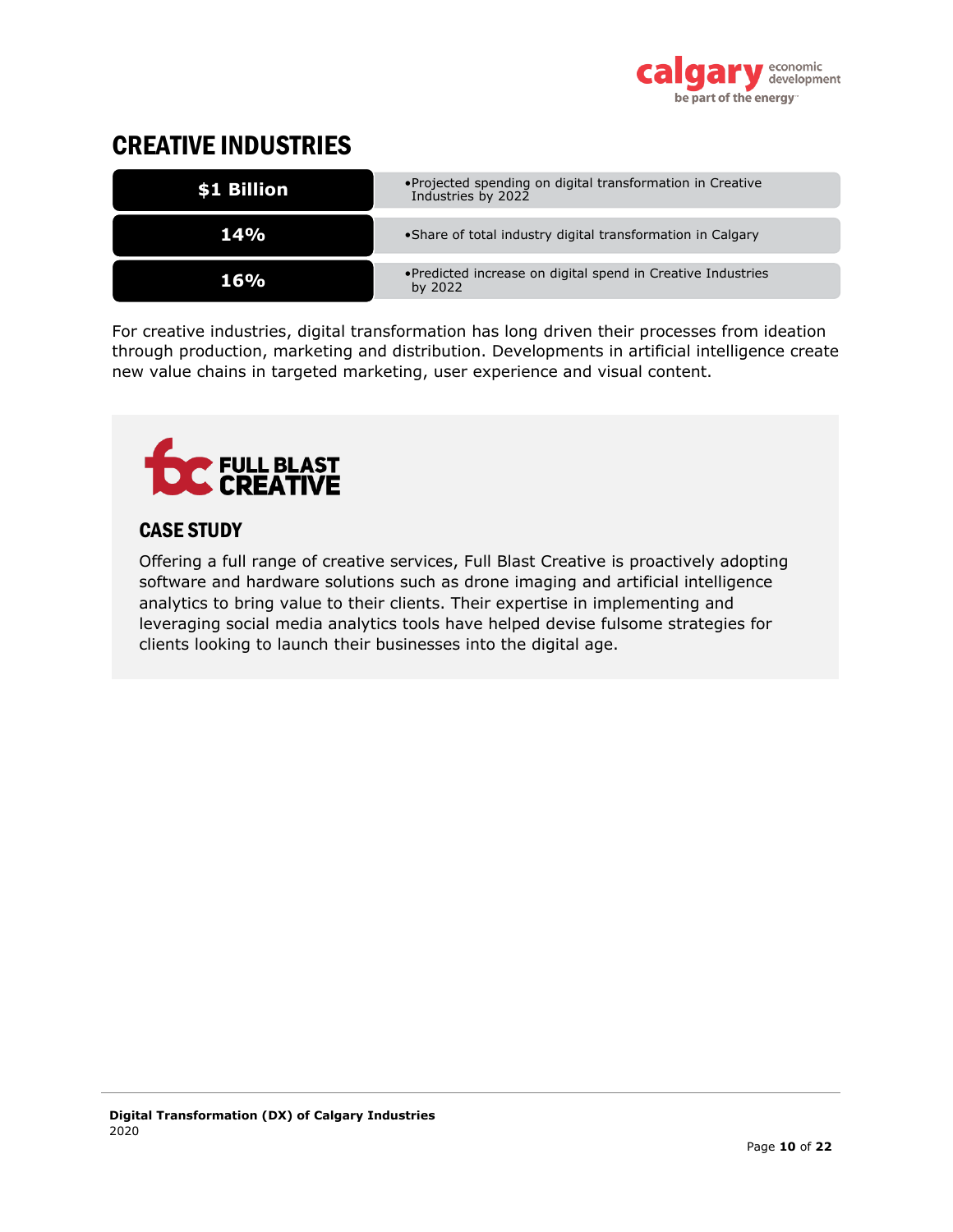

## <span id="page-11-0"></span>**ENERGY**

| \$1.9 Billion | • Projected spending on digital transformation in Energy<br>by 2022 |
|---------------|---------------------------------------------------------------------|
| 26%           | • Share of total industry digital transformation in Calgary         |
| משמע          | • Predicted increase on digital spend in Energy by 2022             |

The energy sector is on the cusp of massive disruption in the face of evolving customer demands, regulatory policies and climate change. Calgary's energy companies are using the integration of information technologies and operational technologies, drones, Internet of Things (IoT), sensors, data analytics software, augmented reality (AR), virtual reality (VR) and autonomous vehicles (AV) to improve the safety, sustainability, productivity and reliability of their operations.



## CASE STUDY

In 2018, \$635 million was invested by Suncor in technology development, including digital transformation. The company has been a world leader of investment into Autonomous Haul Systems and plans to deploy over 150 autonomous electric vehicles at their field sites over the next 6 years. Suncor Energy will invest an additional \$1.4 billion in low-carbon power cogeneration at its Oil Sands Base Plant.

*"As part of our approach to innovation, we are harnessing digital technology in areas such as improved data, analytics, artificial intelligence technology and automation... Digital solutions promise to significantly change how we do business – in a very positive way – and is a key focus area as we move forward."*

*- Mark Little, CEO*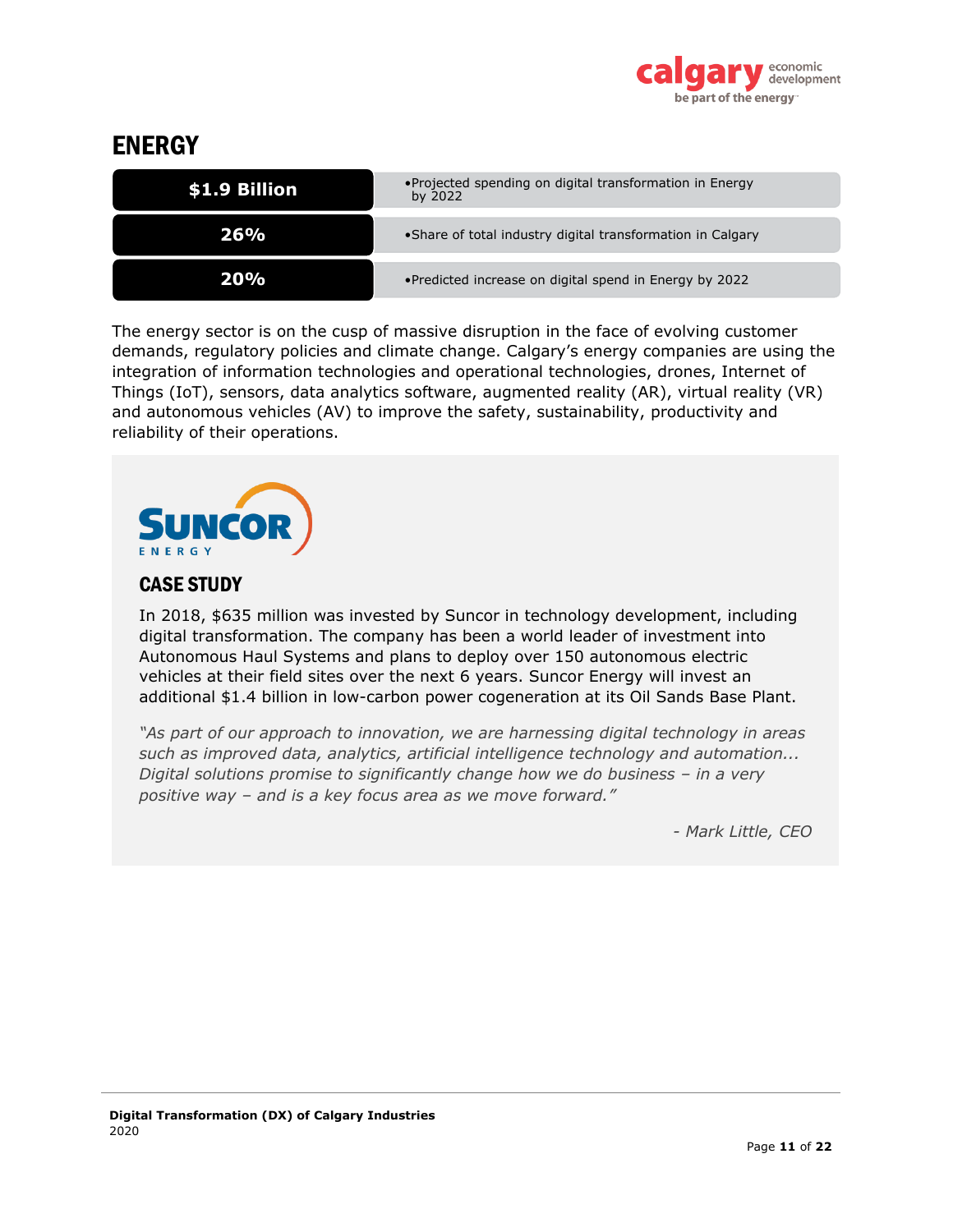

## <span id="page-12-0"></span>FINANCIAL SERVICES

| <b>\$439 Million</b> | • Projected spending on digital transformation in Financial<br>Services by 2022 |
|----------------------|---------------------------------------------------------------------------------|
| 6%                   | • Share of total industry digital transformation in Calgary                     |
| 7%                   | • Predicted increase on digital spend in Financial Services<br>by 2022          |

From banking to asset management, the question of digital transformation in the financial services sector has become more about how and where, instead of when. Digital transformation spending in the industry has shown significant ability to improve customer experience, portfolio management and anti-fraud measures.



## CASE STUDY

Between 2019 to 2020, ATB Financial will dedicate \$101 million dollars into technology enablement. The [Onboarding Express](https://alphabeta.atb.com/article/customer-onboarding-in-the-era-of-apps-all-aboard-the-onboarding-express/) app has allowed customers to open a new retail banking account in under 10 minutes. In AI, the EVA (Easy Voice Autonomation) software was leveraged to process simple customer requests in just 2 minutes, reducing turnaround times by 99 per cent. The company has also formally launched their digital-only banking platform, [Brightside.](https://www.hibrightside.ca/)

*"As a catalyst to drive growth and innovation in Alberta, we continue to invest in digital platforms, cloud computing and artificial intelligence—all helping ATB not only keep pace with disruption, but in some cases lead the way. These investments also help us better serve our customers by freeing up our team members' time to focus more on listening and responding to the needs of Albertans."*

*- Curtis Stange, CEO*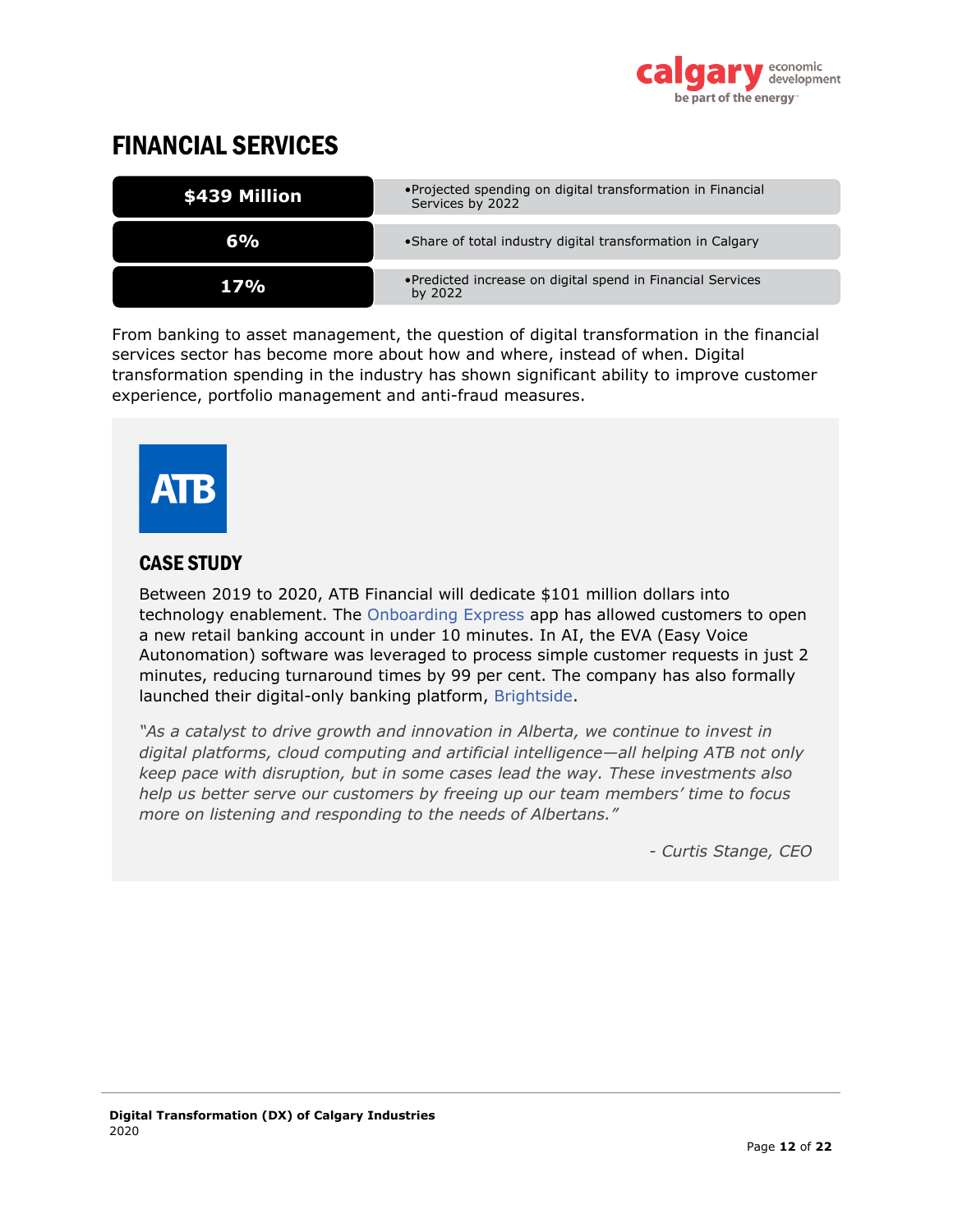

# <span id="page-13-0"></span>LIFE SCIENCES AND HEALTHCARE

| \$627 Million | • Projected spending on digital transformation in Life Sciences &<br>Health by 2022 |
|---------------|-------------------------------------------------------------------------------------|
| 8%            | • Share of total industry digital transformation in Calgary                         |
| 21 %          | • Predicted increase on digital spend in Life Sciences & Health<br>by 2022          |

As global populations age and expand, continued improvements in care delivery and development will need to be aided by digital technologies. In life sciences, technologies such as data-management software, advanced analytics and robotics have brought advancements in precision medicine and the development of novel therapeutics.



## CASE STUDY

Building on Alberta's reputation as a national leader in fully-integrated health systems, Alberta Health Services (AHS) hopes to fully deploy their [ConnectCare](https://www.albertahealthservices.ca/info/cis.aspx) IT platform in the next 3 to 5 years. The software will standardize access to patient information across all Alberta hospitals and can be used by both healthcare providers and patients. Patients will benefit from transparent and secure online access to their personal health information, and care providers will be able to make the best possible recommendations with a central resource for patient information.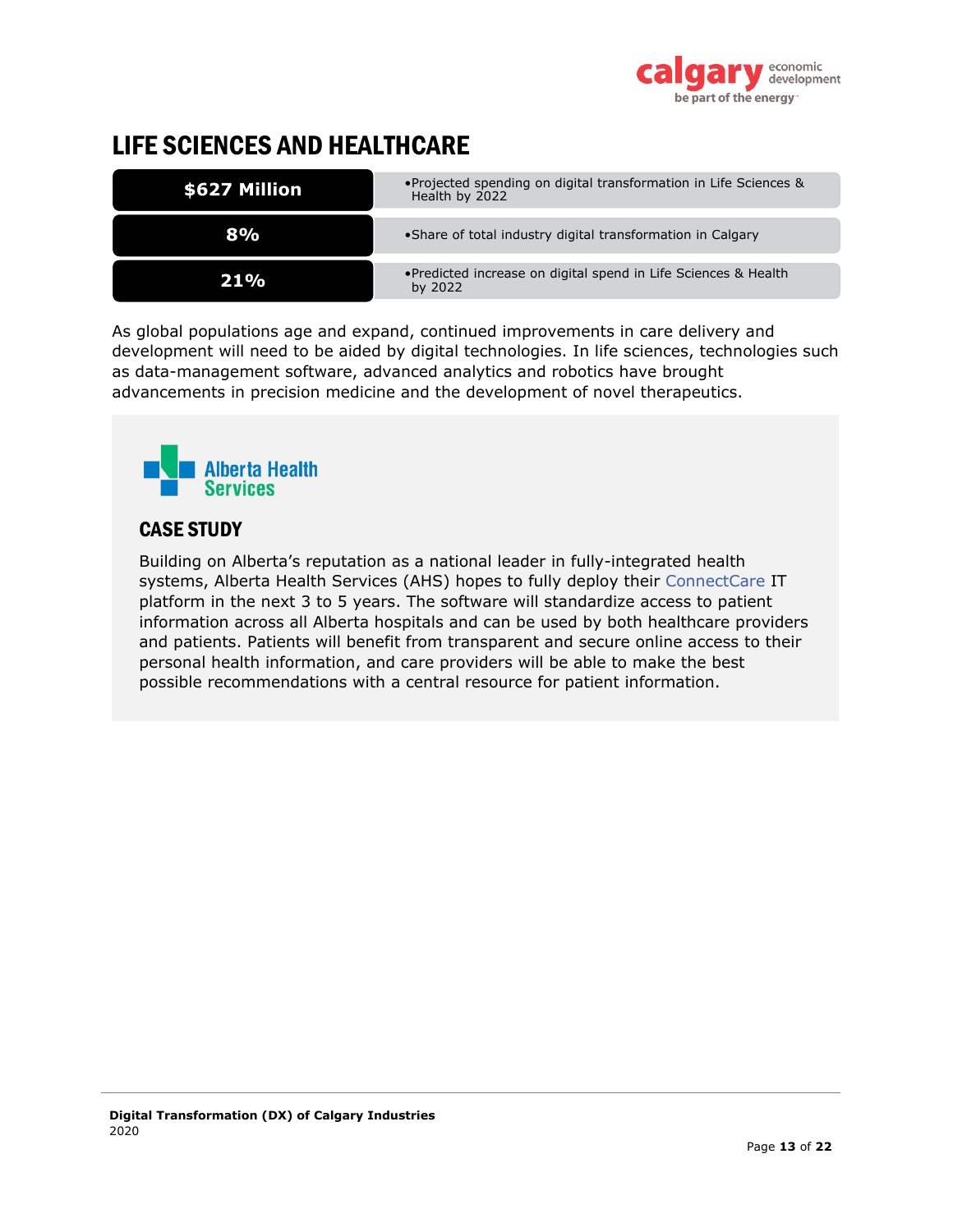

## <span id="page-14-0"></span>MANUFACTURING



Comprising of discrete and process manufacturing, the top digital transformation spending priority for this industry is smart manufacturing, supported by significant investments in autonomic operations, manufacturing operations, and quality assurance.



## CASE STUDY

As demand increases from consumers for supply chain transparency, Alberta-based companies Hamill Farms, Canada Malting Co., Red Shed Malting, and Last Best Brewing & Distilling teamed up with technology company TE-FOOD to increase transparency from field to can. The "Block Chain" beer features a QR code on the label, which users can scan with their phone to view details about the product and its origins, including videos, photos, maps, data, timestamps, and more to capture the journey from location to location.

*"Block chain technology allows drinkers to trace their beer all the way back to the farm…With brewery supply chains becoming more complex, it's fantastic to work with local farmers and see exactly where the barley in our beer comes from."*

*- Phil Brian, Director of Brewing, Last Best Brewing & Distilling*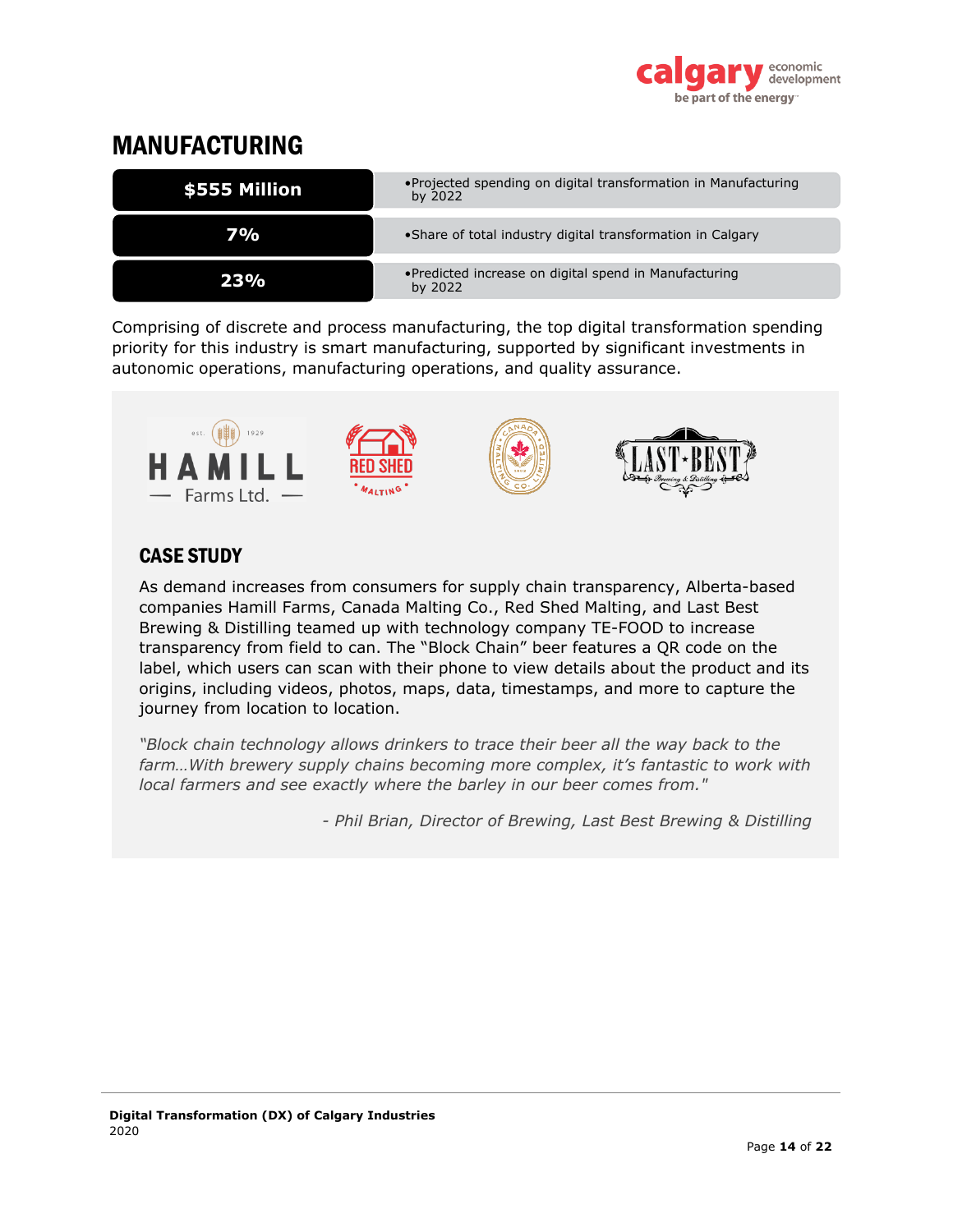

# <span id="page-15-0"></span>TRANSPORTATION AND LOGISTICS

| \$507 Million | • Projected spending on digital transformation in Transportation<br>& Logistics by 2022 |
|---------------|-----------------------------------------------------------------------------------------|
| 7% <u>.</u>   | • Share of total industry digital transformation in Calgary                             |
| 19%           | •Predicted increase on digital spend in Transportation &<br>Logistics by 2022           |

Beyond communications technologies in the workplace, digitalization has become a driver of new business practices for the transportation and logistics industry. Companies in the space have employed technologies such as warehouse robotics, autonomous road transportation and virtual logistics to keep ahead of market trends.



## CASE STUDY

Calgary startup Attabotics has created automated vertical systems for storing, retrieving and sorting goods that can help ecommerce retailers save warehouse space by 85%. Their proprietary technology is a leader in the growing field of automation technology in traditional distribution networks, which seeks to increase productivity, streamline business processes, and reduce capital costs.

# **WESTJET \***

\_\_\_\_\_\_\_\_\_\_\_\_\_\_\_\_\_

## CASE STUDY

In 2018, WestJet introduced an AI-powered Facebook Messenger chatbot, [Juliet,](https://www.westjet.com/en-ca/contact-us/juliet) to boost their customer service capabilities. Juliet utilizes machine learning technology and accumulates knowledge with every guest interaction to provide even more accurate responses over time. Not only will this functionality alleviate stress for clients undergoing travel and requiring immediate assistance, it will also provide travel inspiration and recommend destinations based on clients' individualized interests and vacation style.

*"Juliet is the first of many ways WestJet will be raising the bar using digital to improve the guest experience, and make the travel journey easier and more enjoyable... Launching Juliet gives even more access to quick, simple support on a platform that a majority of our guests already have at hand."*

*- Alfredo C. Tan, Chief Digital & Innovation Officer, WestJet*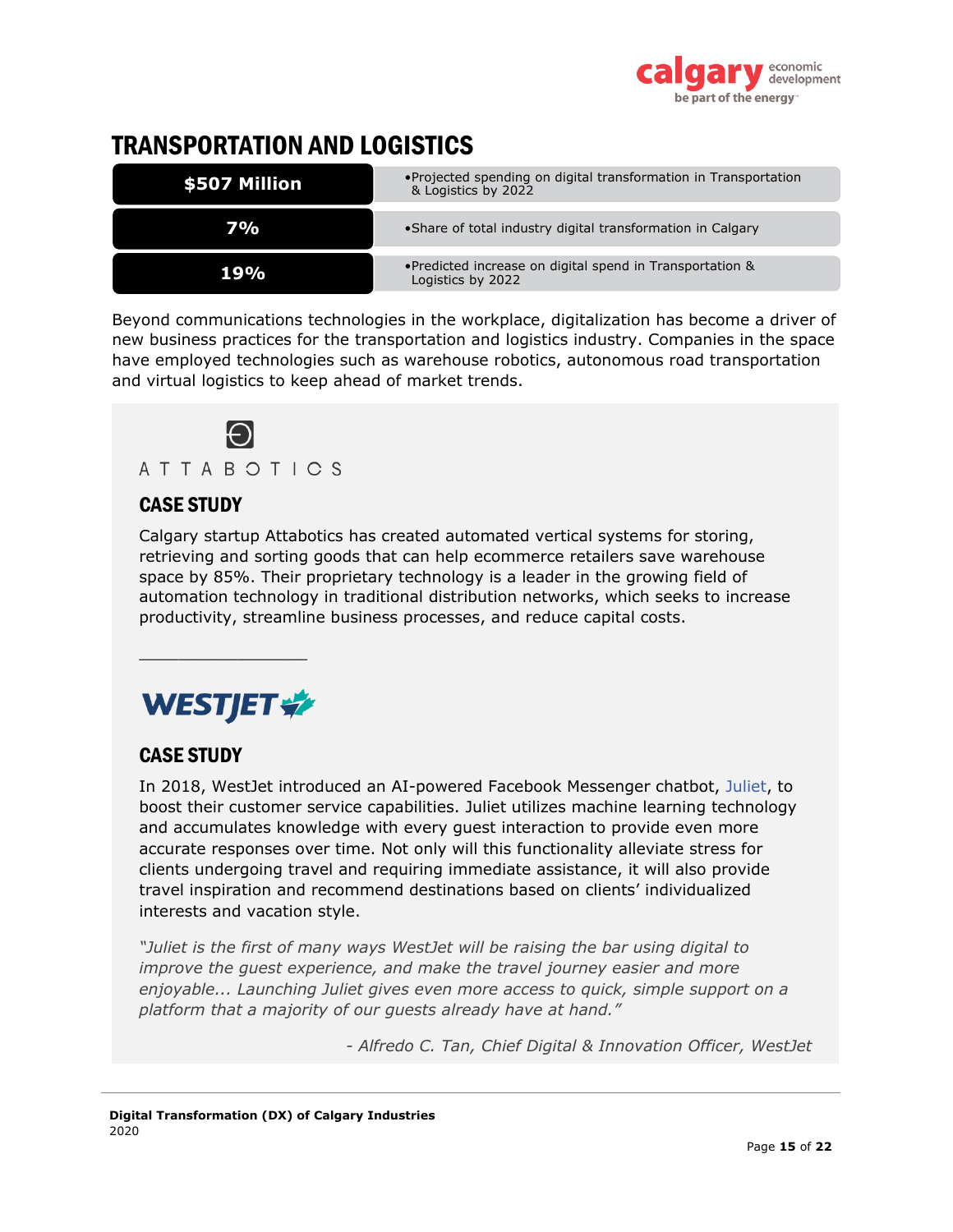

# <span id="page-16-0"></span>BUSINESSES ACCELERATING DIGITAL GROWTH

To respond to the growing opportunities in digital transformation, Calgary's innovators have built a robust ecosystem of B2B businesses and support organizations to help companies realize the benefits of new technologies. Operating across industries, hardware, software and services, the possibilities for added value are endless.



[Amii](https://www.amii.ca/) is an Alberta-based research institute that advances research within machine intelligence. The Amii Innovates program guides businesses on the path to machine intelligence adoption, including the development of in-house knowledge, strategies to shift processes and systems, and team building.



[Attabotics](https://www.attabotics.com/) provides 3D robotic goods-to-person storage, retrieval and real-time order fulfillment for manufacturers and distributors. By using high-density storage, business processes can be streamlined while expanding capacity.



[Chata.ai](https://chata.ai/) is a conversational business intelligence tool using artificial intelligence to provide automated answers to customers' questions and perform data analysis in real time. In financial services, integrations with QuickBooks, Xero, Sage Business Cloud Accounting and CSV enables efficient and user-friendly data insights.



[Hexagon](https://hexagonpositioning.com/) is a global leader in sensor, software and autonomous solutions that is putting data to work to boost efficiency, productivity, and quality across industrial, manufacturing, infrastructure, safety, and mobility applications.



[RS Energy Group](https://www.rseg.com/) is a leading software as a service (SaaS) firm delivering data-driven intelligence for the energy industry. Applications range from operations, servicing and investing.



Recognized as a 2018 Top 100 solution provider in Canada for four consecutive years, [SysGen Solutions Group](https://sysgen.ca/) provides IT solutions to support businesses in all industries.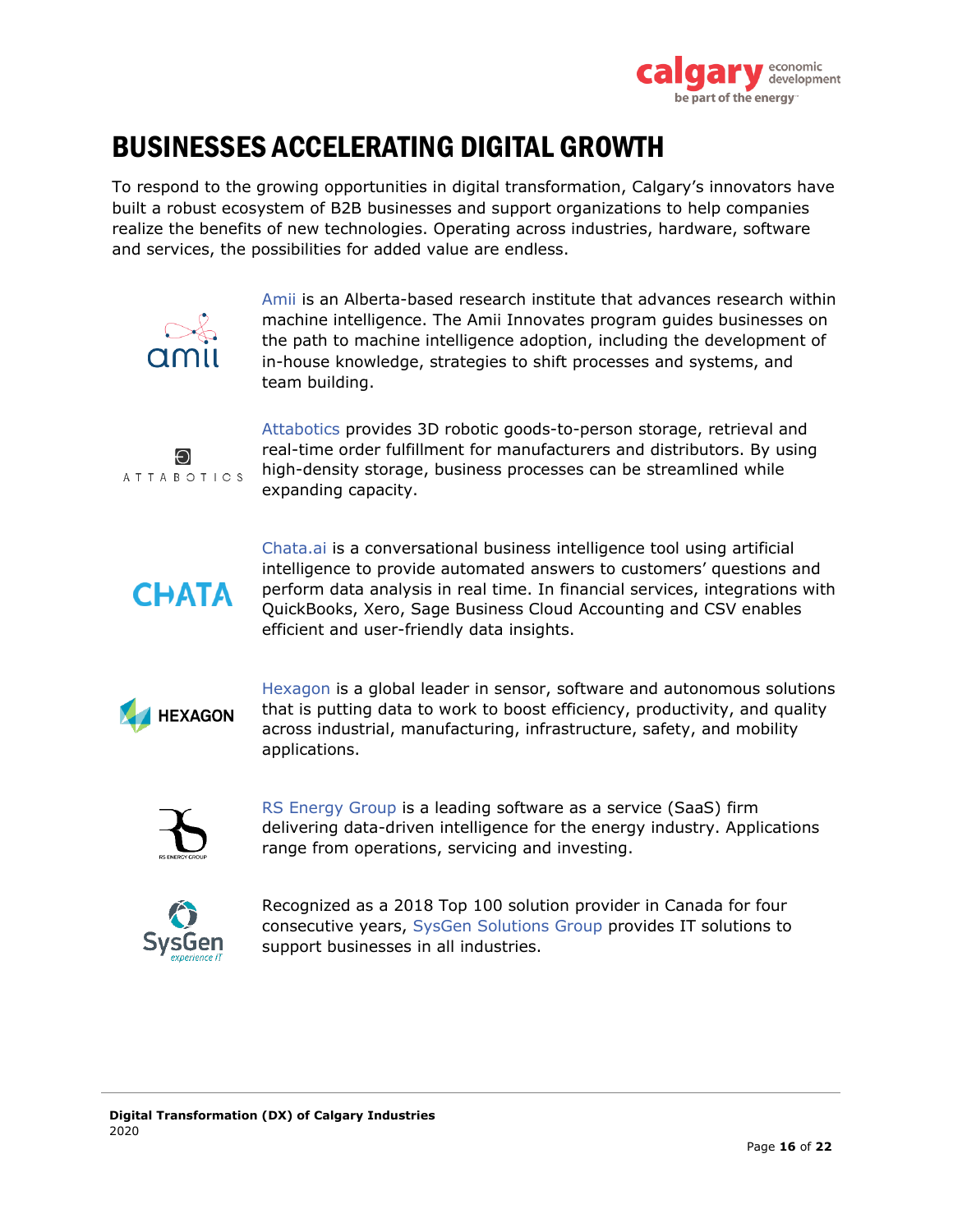



White [Whale](https://whitewhale.ai/) is leveraging their flagship solution, DeepSea, to help businesses across industries make sound, data-driven decisions. In aviation, insights can be used to diagnose and predict maintenance events.



[4Rev](https://4rev.io/about-us/) provides clients with a proven strategy development framework to guide them through their digital transformation journey. They work with clients to examine their business from every angle, enabling them to identify and build on core strengths to develop a culture of continuous improvement and innovation.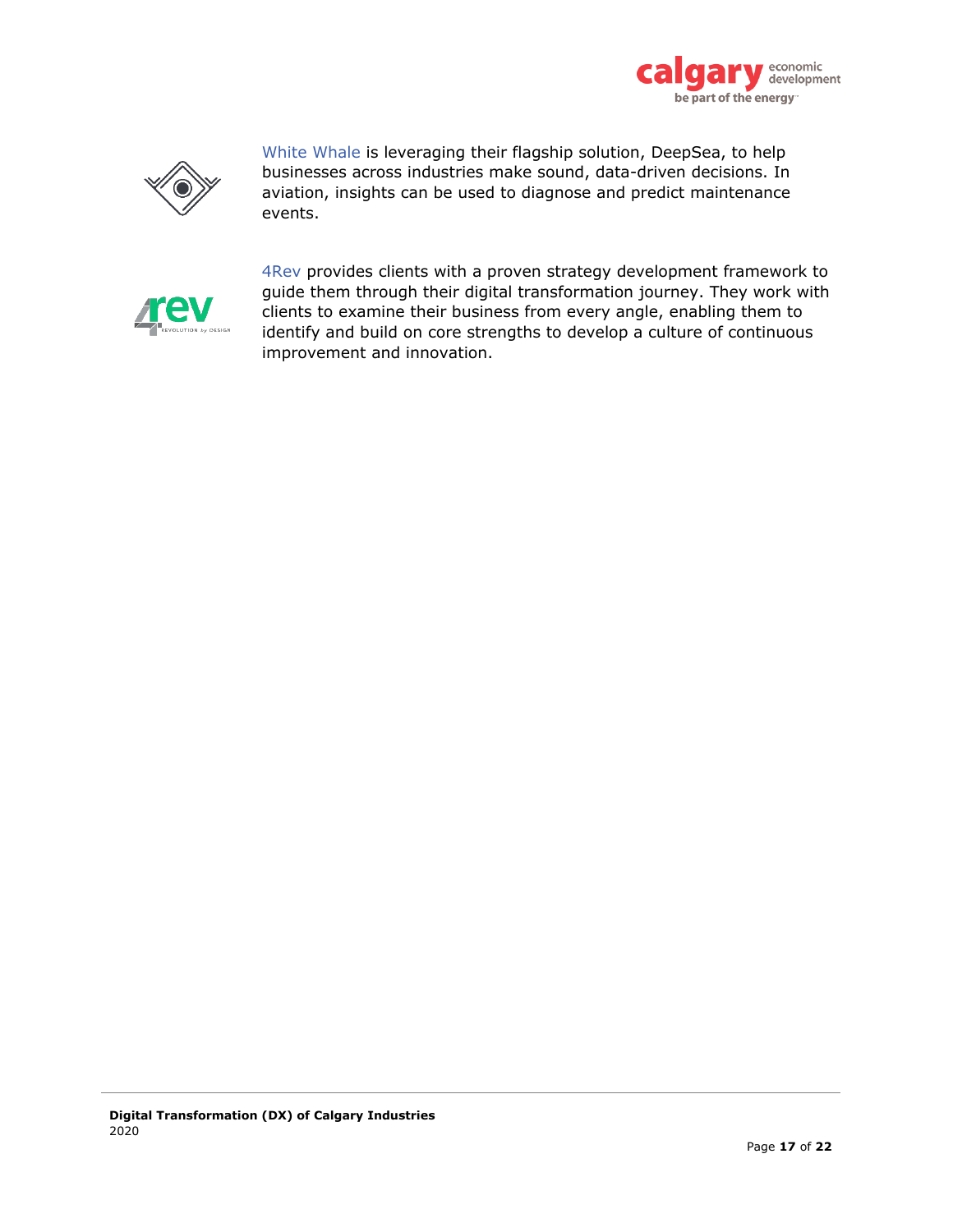

# <span id="page-18-0"></span>NEXT STEPS

The landscape has changed. Organizations are embracing digital transformation and recognize the new bar for resiliency requires a focus on delivery, developing deeper competitive insights to inform decision-making, and acknowledging that things are changing faster than before.<sup>6</sup>

As with many cities, Calgary's economy is at a crossroads and businesses must continue to invest in, develop and adopt disruptive emerging technologies as the new way of doing business.

The case studies of digital transformation demonstrate that Calgary companies in all sectors are adopting transformative technologies to stay competitive and become leading players in their industries. Embracing this opportunity will allow Calgary businesses to be disruptors rather than be disrupted and contribute to the city's vibrancy for the foreseeable future.

The City of Calgary has a plan to ensure continued growth and prosperity in a time when new technologies will continually disrupt everything from the way we conduct business to how we live our lives.

The economic strategy*, Calgary in the New Economy,* was approved by City Council in 2018 and is committed to advancing Calgary's core industries by accelerating the development and adoption of disruptive technologies in these sectors.

This will be achieved by executing on four focus areas:

- **1. Talent:** Recruit, retain and retrain the tech and business talent needed by companies developing disruptive technologies.
- **2. Place:** Be Canada's most livable and vibrant city that is a destination for top talent globally.
- **3. Business environment**: Become Canada's most business-friendly city by making Calgary a living lab for innovation of all kinds.
- **4. Innovation:** Become Canada's leading B2B innovation ecosystem.

To achieve the innovation goal, four initiatives have been identified:

- 1. Create the Calgary Innovation Corridor to be a central point of contact to build productive relationships among startups, scaleups, corporations, investors and customers.
- 2. Build funding to support generational growth through new funding mechanisms for startups and scaleups and facilitate local and global capital to drive new venture development and growth.
- 3. Develop relationships within the ecosystem by curating and cultivating relationships between academia, enterprise, service agencies and investors.

<sup>6</sup> Company report shared with Calgary Economic Development. Created by Doug Junor, Managing Director, 4Rev. Every Job Is a Digital Job, but Not Everyone Needs to Learn Code. (2019)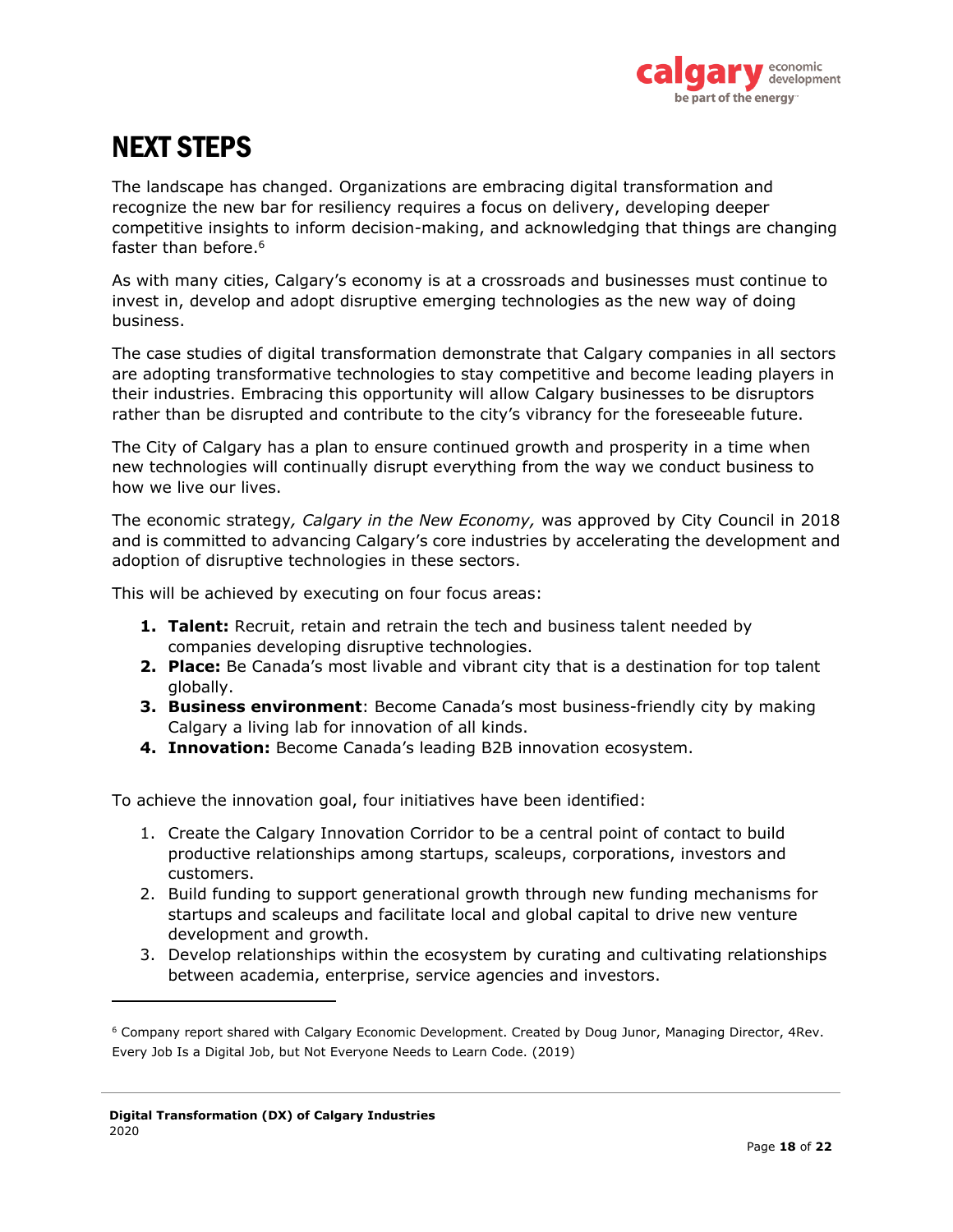

4. Accelerate growth by attracting investment/companies to fill gaps in our innovation ecosystem, advocate for government support of startups and help Calgary's tech companies expand to global markets.

Calgary Economic Development works with stakeholders from industry, government, postsecondary institutions and community partners to develop and execute the policies, programs and projects to accelerate development and adoption of disruptive technologies that will position Calgary as a leader in the new economy.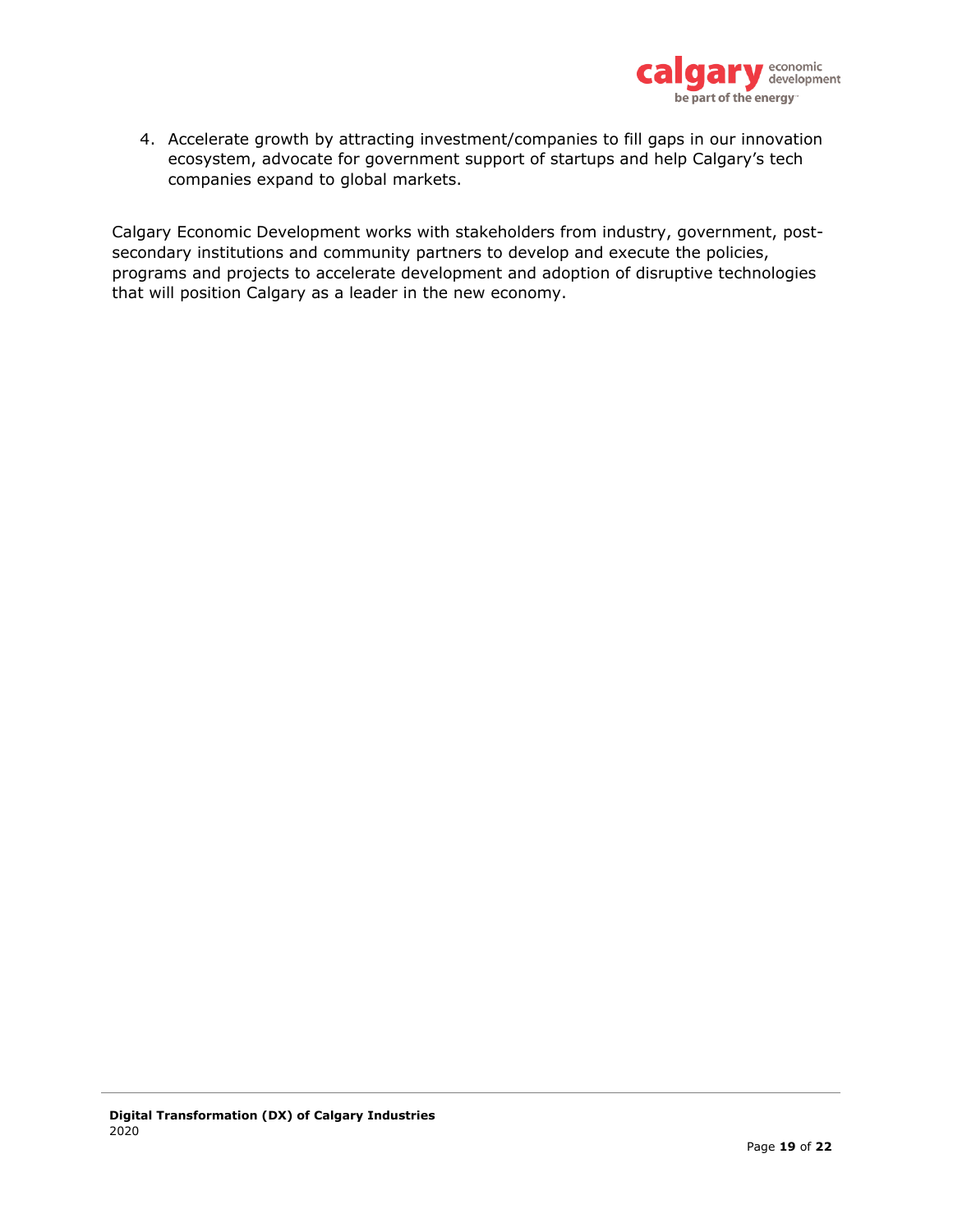

# <span id="page-20-0"></span>**METHODOLOGY**

#### **Digital transformation custom forecast methodology outline:**

IDC uses primary and secondary sources for sizing and forecasting markets including interviews with IT vendors, public financial records, historic market data and user surveys.

The base data on Canadian Digital Transformation spend by IDC Canada was estimated by the 2018H1 edition of the **[Worldwide Digital Transformation Spending Guide](https://www.idc.com/getdoc.jsp?containerId=IDC_P32575)**.

Alberta Digital Transformation Data: Canadian digital transformation was further segmented to the provincial level using the Canadian IT Market Forecaster.

Calgary Digital Transformation Data: Further segmentation to the Calgary level was achieved using Statistics Canada Business Counts. This considered two factors in Calgary versus the rest of Alberta:

- Proportion of establishment counts
- Proportion of number of employees

IDC industries were mapped to Calgary Economic Development industries using North American Industry Classification Standard (NAICS) mapping. These industries provided an annual forecast of DX technology spending, at the level of hardware, software and services from 2017 to 2022. The digital transformation case studies in this report were developed by Calgary Economic Development and do not directly align to IDC's published digital transformation use cases by industry.